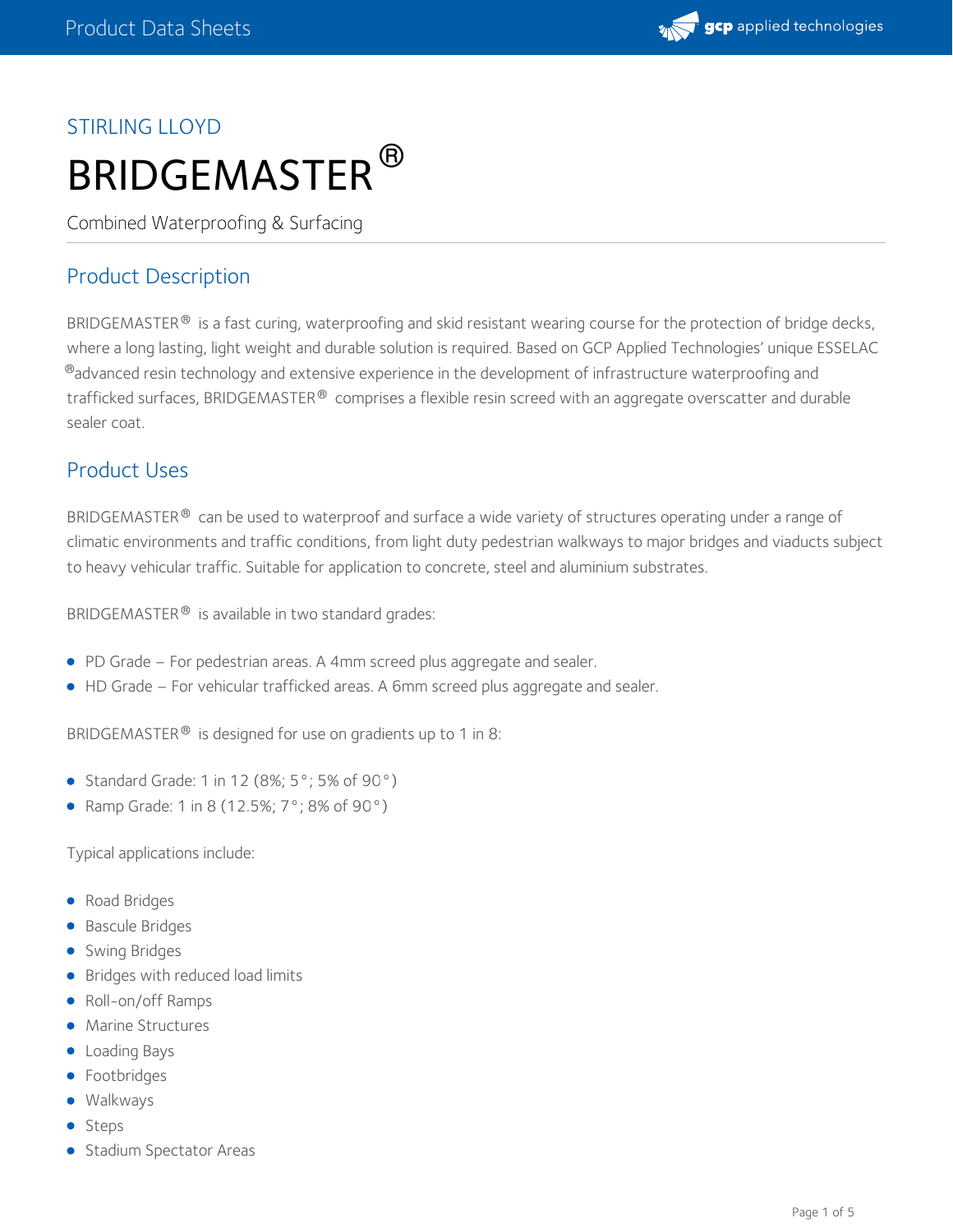

### Product Features

- Long and effective life
- **·** Waterproofing
- High friction surface
- Durable
- Rapid cure even at low temperatures
- **·** Lightweight
- Aids composite action
- High bond strength to substrate
- High mechanical strength
- Can be tailored to individual project requirements
- Able to carry load after 1 hour
- **•** On site Quality Assurance programme
- Applied only by authorised and trained contractors

# Technical Data

| PROPERTY <sup>1</sup>         | <b>VALUE</b>                      |
|-------------------------------|-----------------------------------|
| Application Temperature Range | $-5^{\circ}$ C to 45 $^{\circ}$ C |
| <b>Tropical Grade</b>         | $20^{\circ}$ C to 45 $^{\circ}$ C |
| Summer Grade                  | $15^{\circ}$ C to $35^{\circ}$ C  |
| Winter Grade                  | $0^{\circ}$ C to 10 $^{\circ}$ C  |
| With Cold Cure Additive       | $-5^{\circ}$ C to 0 $^{\circ}$ C  |

Note: Summer and Winter Grades utilise the same resin but are supplied with different size preweighed bags of BPO Powder Catalyst.

### Surface Preparation

All surface coating systems are dependent on the quality of surface preparation

All substrates must be clean, dry and structurally sound, free from laitance, oils and other surface contaminants.

### Concrete

New concrete decks should be a minimum of fourteen days old. If additives, cement replacement or curing agents have been used please contact Technical Service.

All concrete decks must be prepared by suitable mechanical means such as vacuum blasting to provide a sound surface. Use METASET $^\circledR$  ResiFilla Repair compound for rapid repairs to damaged concrete.

Where the use of a non-structural screed or a lightweight concrete substrate is proposed, contact Technical Services. These materials often have low cohesive strength or retain water in open pores.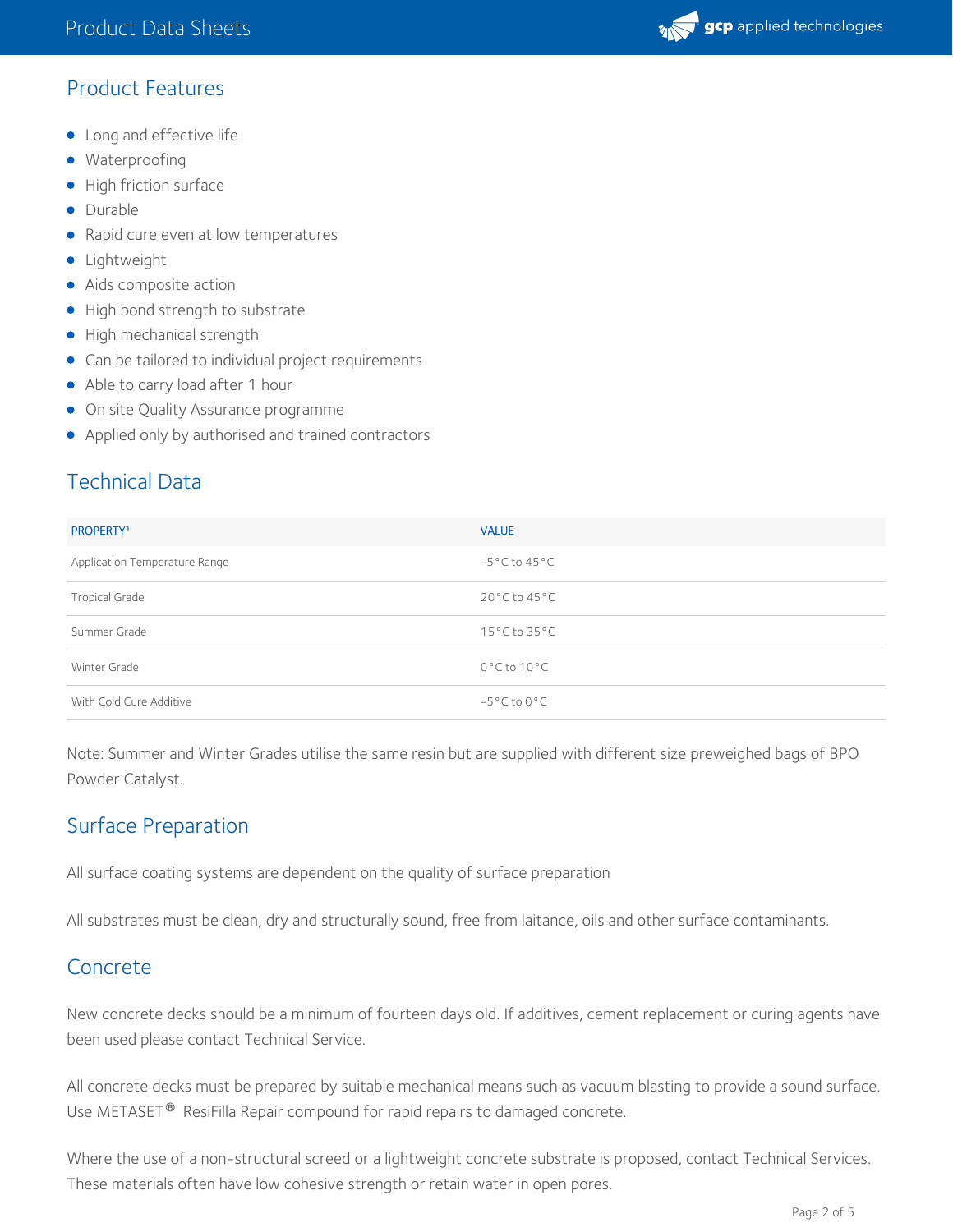

#### Steel

On steel surfaces all rust, dirt and contamination should be removed to expose bright metal to achieve a surface finish to comply with Swedish standard Sa 2.5. For compatibility with other construction materials or where additives, cement replacement or curing compounds have been used consult Technical Service.

### Application

#### Primer

The substrate must be primed with an appropriate GCP primer prior to application of the ELIMINATOR® membrane.

- PAB1 or PAR1 Primer for Concrete substrates
- ZED S94 Primer for Steel substrates.

Please refer to the relevant datasheet for further information.

# BRIDGEMASTER ®

The standard application temperature range for BRIDGEMASTER® is 0°C (32°F) to 35°C (86°F) Summer Grade kits with 50g bags of BPO Powder Catalyst are supplied from 1st April to 31st September, Winter Grade kits with 80g bags of BPO are supplied from 1st October to 31st March.

BRIDGEMASTER $^\circledast$  is a three-part screed, supplied in pre-weighed quantities ready for on-site mixing. Appy by pouring and spreading using a toothed rake or trowel, followed by a spiked roller.

Once rollered the screed is blinded with dry aggregate.

Once the screed has cured, excess aggregate should be removed.

A coat of Sealer Matt Clear is then applied to enhance aggregate retention and help maintain a clean surface. The system can be trafficked once the Sealer Matt Clear has fully cured.

### Coverage

| <b>THICKNESS</b> | <b>BINDER</b>          | <b>AGGREGATE</b>                            | <b>SEALER</b>                 |
|------------------|------------------------|---------------------------------------------|-------------------------------|
| 6 mm             | 12.6 kg/m <sup>2</sup> | $4 - 7$ kg/m <sup>2</sup><br>size 1.0-3.0mm | $0.3 - 0.5$ kg/m <sup>2</sup> |
| $4 \text{ mm}$   | $8.4 \text{ kg/m}^2$   | $4 - 7$ kg/m <sup>2</sup><br>size 0.7-1.4mm | 0.3-0.5 kg/m <sup>2</sup>     |

The binder coverage rate will vary with surface texture.

Aggregate and sealer consumption will vary depending upon the size of aggregate used.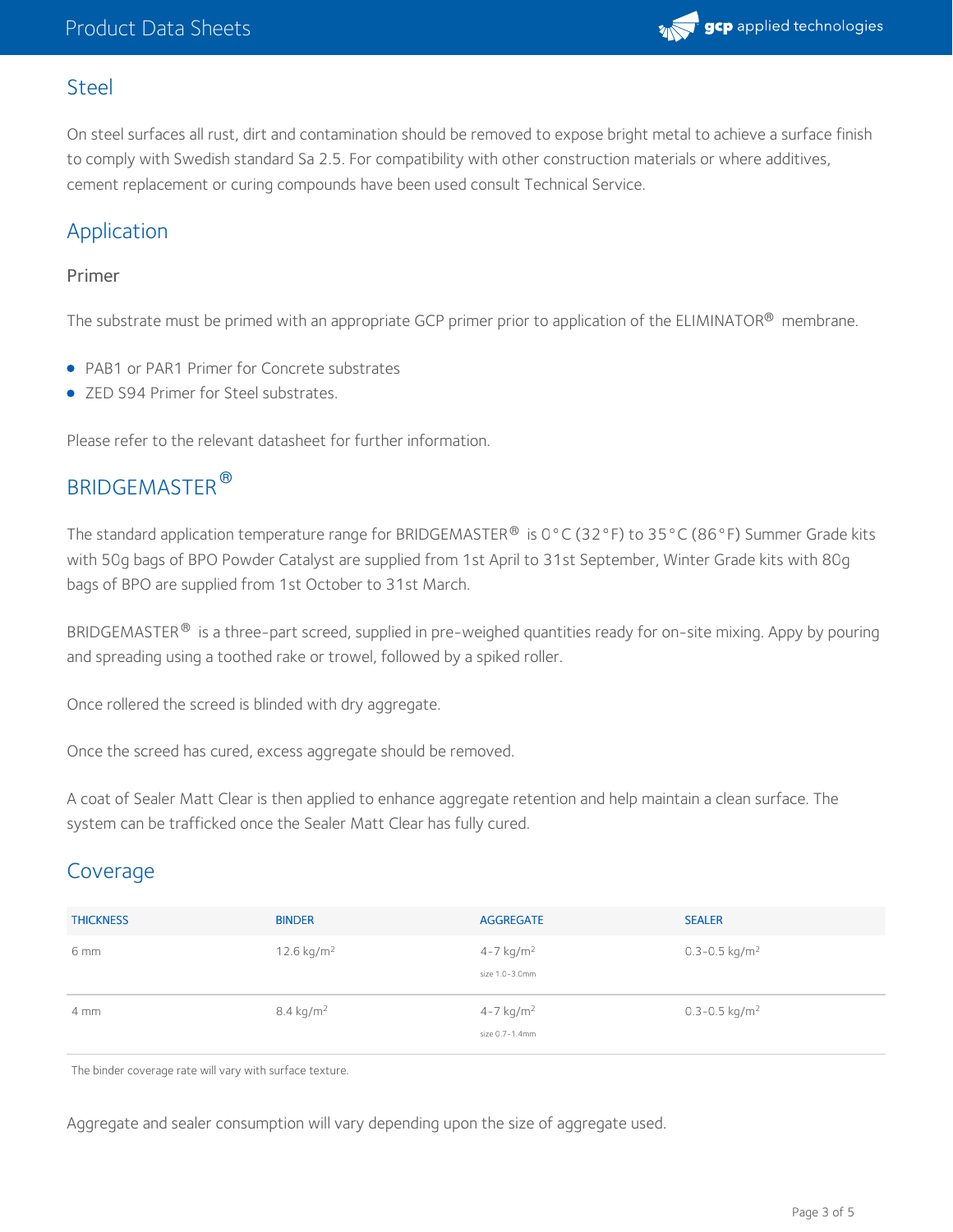

### Aggregates & Colour

The current aggregates acceptable for use are Chinese Bauxite, Guyanan Bauxite and Green Granite. Use of any other aggregate is prohibited unless approval has been granted by Technical Service. Please see our Aggregate Price List for further details.

The BRIDGEMASTER $^\circledast$  resin is available in Black and Neutral colours.For uniformity of appearance of the finished system, the closest colour to the proposed Aggregate colour should be ordered.

### Cleaning

All tools and equipment should be cleaned with acetone before the material is allowed to cure.

### Packaging & Storage

Primer: 5 & 20kg kits

Screed: 24kg kits including bag of BPO Powder Catalyst (Summer 50g, Winter 80g)

Aggregate: 25kg bags (typically)

Sealer: Matt Clear

Resin: 5 & 20kg

BPO: 150g & 600g bags

All components of the BRIDGEMASTER  $^\circledast$  system should be stored in cool, dry, protected conditions, out of direct sunlight and in accordance with the relevant Health & Safety regulations. Storage temperatures must not exceed 25°C. Do not store near naked flames or foodstuffs.

Stored in unopened containers, under the correct conditions, the components have a minimum shelf life of six months. If your product is more than six months old, contact Technical Service before use.

### Ancillaries

GCP produces a range of products to compliment the BRIDGEMASTER $^{\circledR}$  system. These include:

- BRIDGEMASTER<sup>®</sup> system. These include:
- METASET $^{\circledR}$  Sealants, ResiFilla Repair Compounds fast curing compatible sealants and mortars available for horizontal and vertical work.
- SENTINEL<sup>®</sup> Expansion Joints a complete range of compatible expansion joints.
- SAFETRACK<sup>®</sup> LM a flexible, bright, abrasion resistant line marking system available in a range of colours